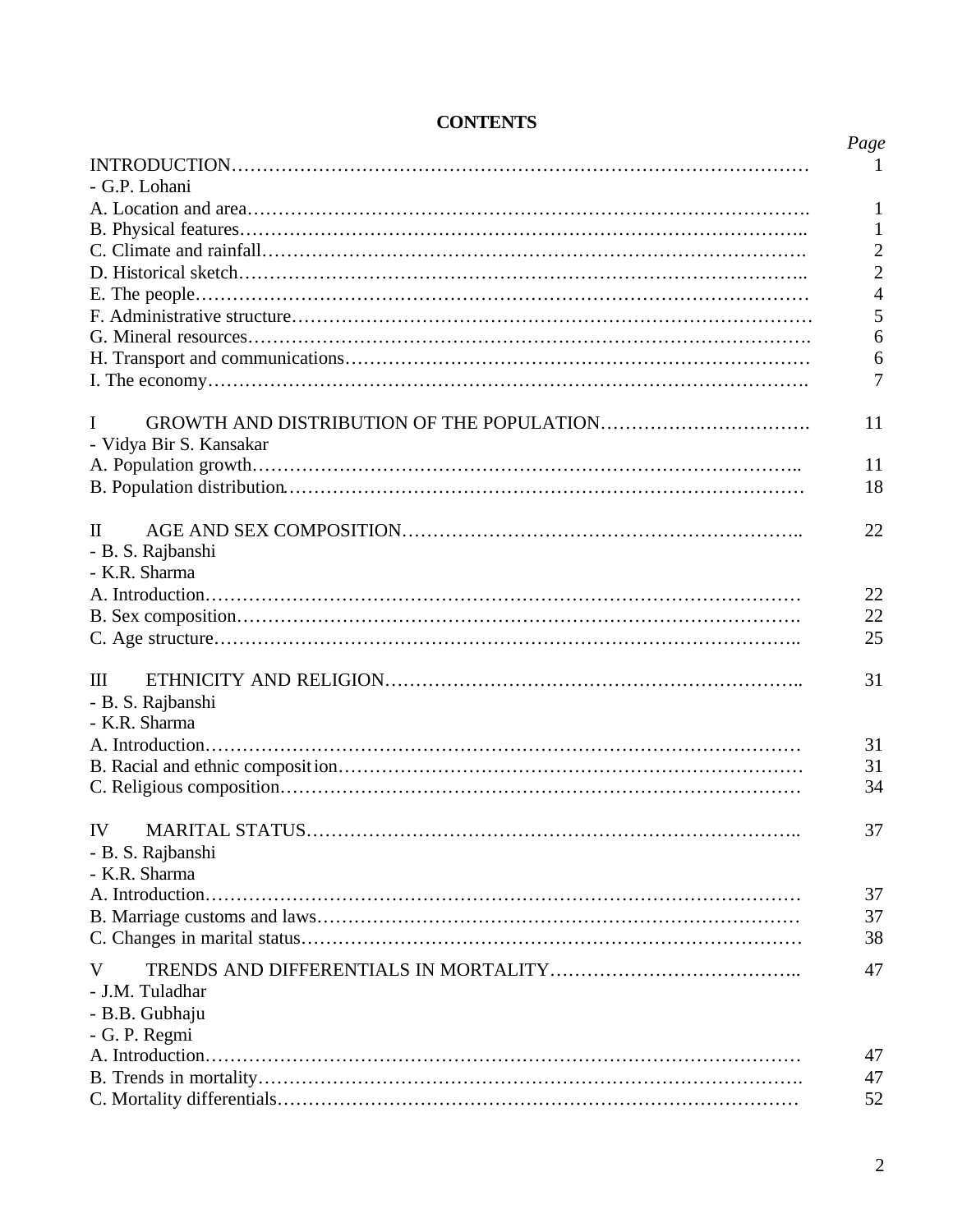| VI                                                  | 58  |
|-----------------------------------------------------|-----|
| - J.M. Tuladhar                                     |     |
| - B.B. Gubhaju                                      |     |
| - G. P. Regmi                                       |     |
|                                                     | 58  |
|                                                     | 59  |
|                                                     | 64  |
| <b>VII</b>                                          | 67  |
| - Badri Raj Pande                                   |     |
|                                                     | 67  |
|                                                     | 69  |
|                                                     | 80  |
|                                                     | 89  |
| <b>VIII</b><br>- B. S. Rajbanshi                    | 91  |
| - B. B. Gubhaju                                     |     |
|                                                     | 91  |
|                                                     | 91  |
|                                                     | 94  |
|                                                     | 98  |
| POPULATION GROWTH AND HEALTH DEVELOPMENT<br>IX      | 104 |
| - Chapla Pannday                                    |     |
|                                                     | 104 |
|                                                     | 105 |
|                                                     | 108 |
|                                                     | 120 |
| X                                                   | 122 |
| - Babu Ram Shrestha                                 |     |
|                                                     | 122 |
|                                                     | 122 |
| POPULATION GROWTH AND EDUCATIONAL DEVELOPMENT<br>XI | 131 |
| - Prabha Basnyat                                    |     |
| - T. B. Manandhar                                   |     |
| - Mrigendra L. Singh                                |     |
|                                                     | 131 |
|                                                     | 131 |
|                                                     | 133 |
|                                                     | 138 |
|                                                     | 140 |
|                                                     |     |